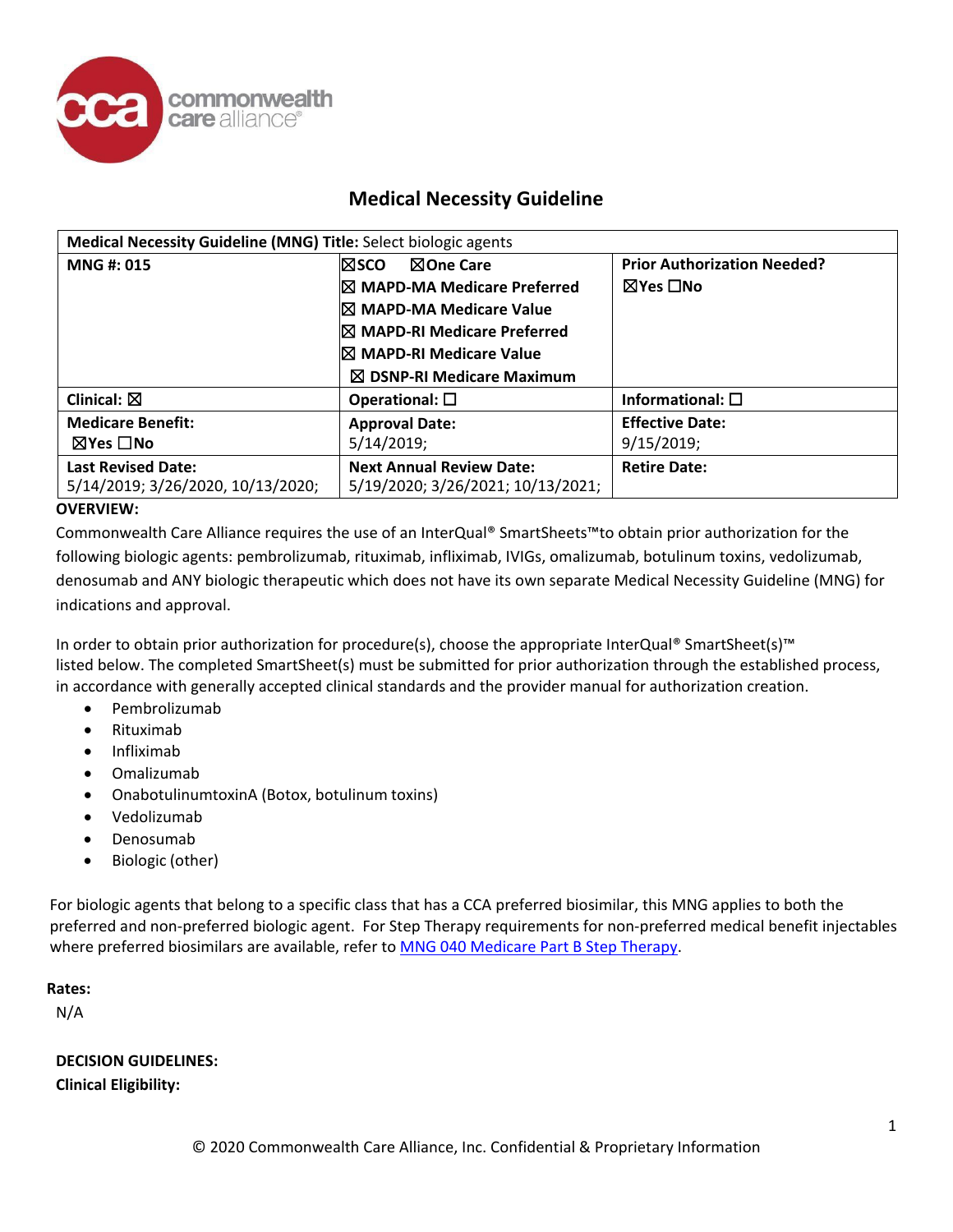

# **Medical Necessity Guideline**

For IVIG, please choose IVIGs (Intravenous Immunoglobulin, general, lyophilized powder **or** general, non-lyophilized liquid; if necessary, specify the name of the specific product you require).

To obtain InterQual® SmartSheets™

The following J codes should be used when submitting a request for PA for the specific biologic agent:

- J9271 Pembrolizumab
- J9310 Rituximab
- J1745 Infliximab
- J2357 Omalizumab
- J0587 OnabotulinumtoxinA (Botox, botulinum toxins)
- J3380 VedolizumabJ0897 Denosumab

### **Off-label Use Coverage for Other Diagnoses**

Coverage for other diagnoses may be authorized provided effective treatment with such drug is recognized for treatment of such indication in one of the standard reference compendia, or in the medical literature, or other authoritative source as below.

CCA may authorize coverage for use for other cancer diagnoses provided effective treatment with such drug is recognized as a "Medically Accepted Indication" according to the National Comprehensive Cancer Network(NCCN) Drugs and Biologics Compendium as indicated by a Category 1 or 2A for quality of evidence and level ofconsensus.

#### **Note**

CCA requires prescribers to submit clinical documentation supporting the drug's effectiveness in treating the intended malignancy, including the applicable NCCN guideline(s) or another authoritative source. In cases where the requested off-label use for the diagnosis is not recognized by the NCCN Drugs and Biologics Compendium, CCA will follow the Centers for Medicare and Medicaid Services (CMS) guidance, unless except as otherwise required, and accept clinical documentation referenced in one of the other "Standard Reference Compendia" noted below or supported by clinical research that appears in a regular (not supplemental) edition of a peer-reviewed medical journal with a print circulation. Requesting provider is required to submit full-text copies of supporting literature with the request.

### **LIMITATIONS/EXCLUSIONS:**

N/A

**KEY CARE PLANNING CONSIDERATIONS:**

N/A

**AUTHORIZATION:**

N/A

**REGULATORY NOTES:**

N/A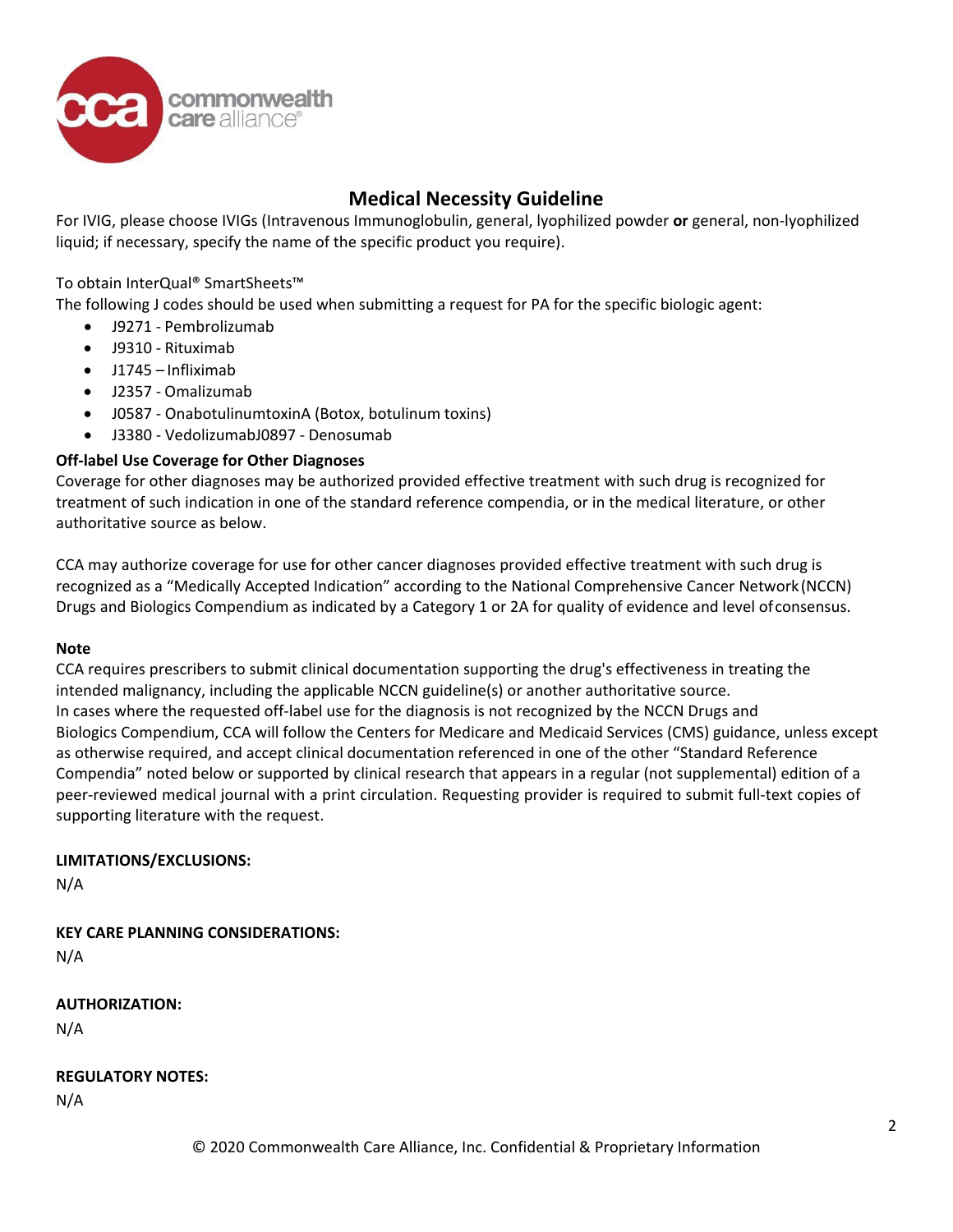

# **Medical Necessity Guideline**

#### **Disclaimer:**

This Medical Necessity Guideline is not a rigid rule. As with all of CCA's criteria, the fact that a member does not meet these criteria does not, in and of itself, indicate that no coverage can be issued for these services. Providers are advised, however, that if they request services for any member who they know does not meet our criteria, the request should be accompanied by clear and convincing documentation of medical necessity. The preferred type of documentation is the letter of medical necessity, indicating that a request should be covered either because there is supporting science indicating medical necessity (supporting literature (full text preferred) should be attached to the request), or describing the member's unique clinical circumstances, and describing why this service or supply will be more effective and/or less costly than another service which would otherwise be covered. Note that both supporting scientific evidence and a description of the member's unique clinical circumstances will generally be required.

#### **RELATED REFERENCES:**

"Standard Reference Compendia"

- 1. American Hospital Formulary Service Drug Information (AHFS-DI)
- 2. Thomson Micromedex DrugDex
- 3. Clinical Pharmacology (Gold Standard)
- 4. Wolters Kluwer Lexi-Drugs

#### **ATTACHMENTS:**

| <b>EXHIBIT A:</b> |  |
|-------------------|--|
| <b>EXHIBIT B:</b> |  |
| .                 |  |

## **REVISION LOG:**

| <b>REVISION</b><br><b>DATE</b> | <b>DESCRIPTION</b>                                      |
|--------------------------------|---------------------------------------------------------|
| 06/06/2019                     | MNG reviewed and passed by the Medical Policy Committee |
| 3/26/2020                      | KH staff updated document.                              |
| 10/13/2020                     | <b>Updated document</b>                                 |

#### **APPROVALS:**

**CCA Senior Clinical Lead [Print] Title [Print]**

Stefan Topolski, MD Medical Director, Medical Affairs

Stefan Topoleti

3/26/2020

**Signature Date**